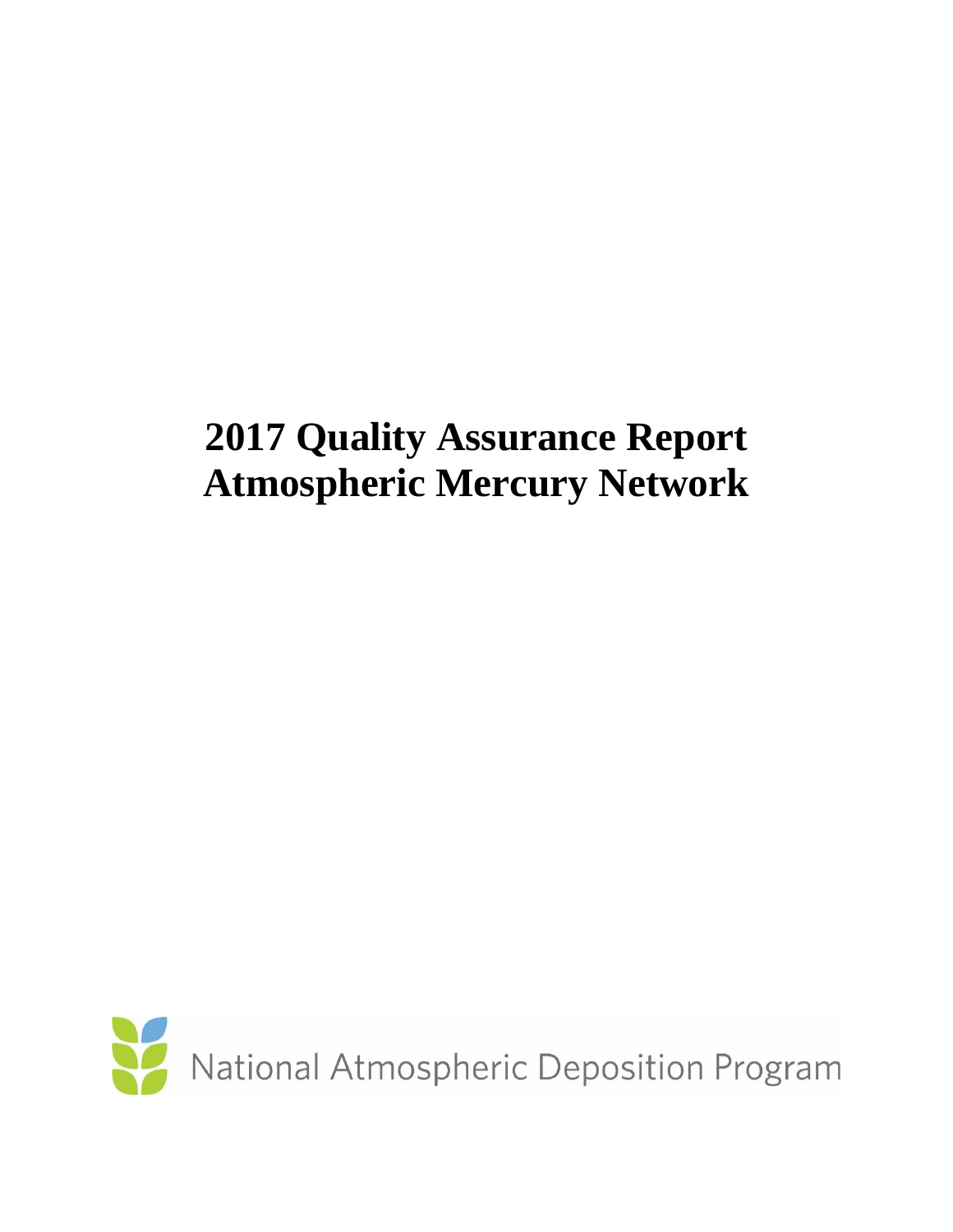AMNet Quality Assurance Report, 2017 August 31, 2020 QAAG Approval 8/24/2020

For information about the National Atmospheric Deposition Program (NADP) contact:

NADP Program Office Wisconsin State Lab of Hygiene University of Wisconsin 465 Henry Mall Madison, Wisconsin, 53706

URL: [http://nadp.slh.wisc.edu](http://nadp.slh.wisc.edu/) e-mail: [nadp@slh.wisc.edu](mailto:nadp@slh.wisc.edu) phone: 608-263-9162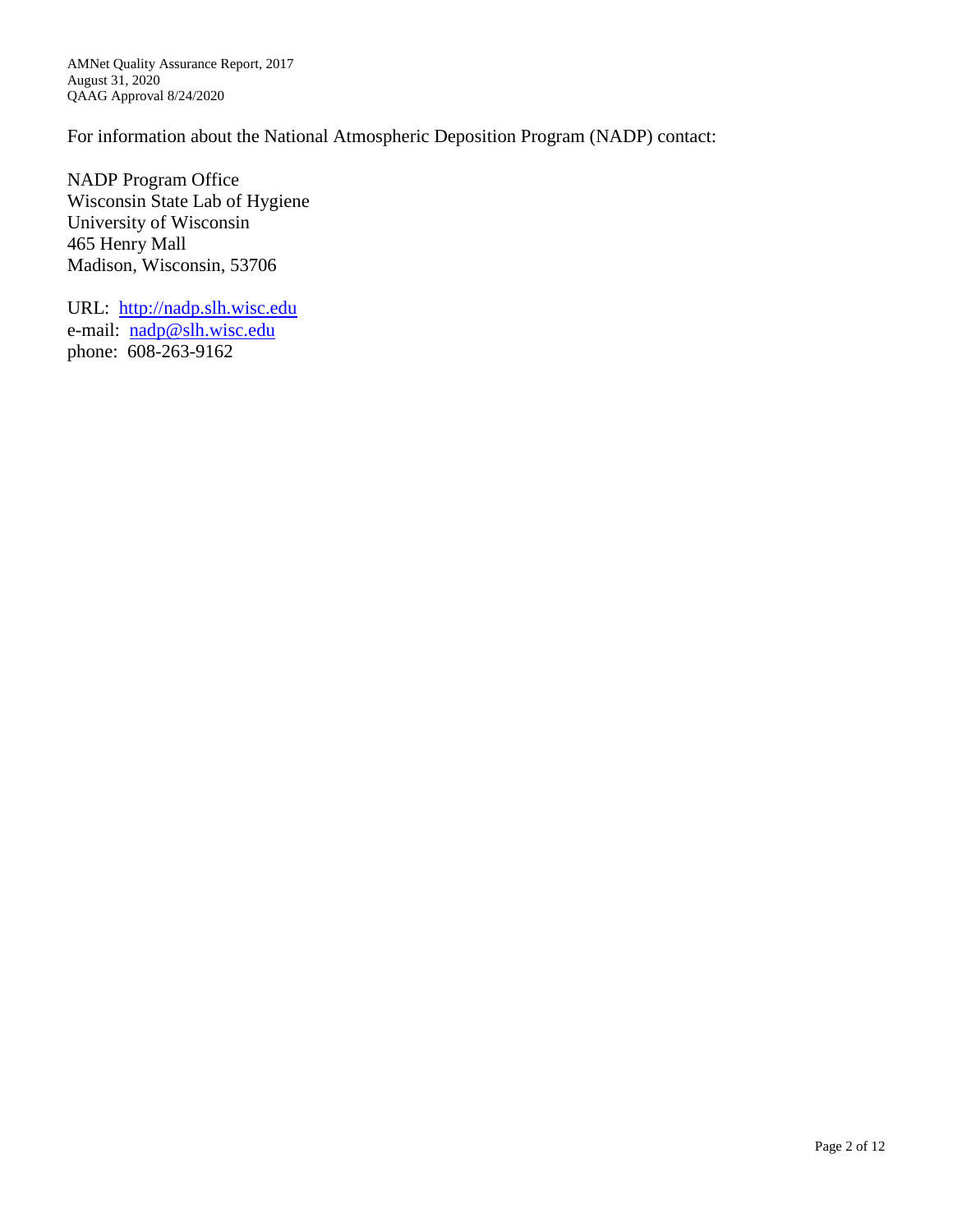## **Abbreviations**

| AMNet              | <b>Atmospheric Mercury Network</b>                                                            |
|--------------------|-----------------------------------------------------------------------------------------------|
| <b>GEM</b>         | Gaseous Elemental Mercury (expressed in $ng/m3$ )                                             |
| <b>GOM</b>         | Gaseous Oxidized Mercury (expressed in $pg/m^3$ )                                             |
| <b>MDN</b>         | <b>Mercury Deposition Network</b>                                                             |
| <b>NADP</b>        | <b>National Atmospheric Deposition Program</b>                                                |
| PBM <sub>2.5</sub> | Particulate-Bound Mercury less than 2.5 $\mu$ m in diameter (expressed in pg/m <sup>3</sup> ) |
| <b>OAP</b>         | <b>Quality Assurance Plan</b>                                                                 |
| <b>SOP</b>         | <b>Standard Operating Procedures</b>                                                          |

# **Units and Conversion Factors**

| $\rm ^{\circ}F$   | degrees Fahrenheit                 |
|-------------------|------------------------------------|
| $\rm ^{\circ}C$   | degrees Celsius                    |
| cm                | centimeters                        |
| $\mathbf{L}$      | liters                             |
| $\mu$             | microliter $(1 \mu l = 10^{-6} L)$ |
| lpm               | liters per minute                  |
| ng                | nanograms (1 ng = $10^{-9}$ g)     |
| ng/m <sup>3</sup> | nanograms per cubic meter          |
| pg                | picograms (1 pg = $10^{-12}$ g)    |
| $pg/m^3$          | picograms per cubic meter          |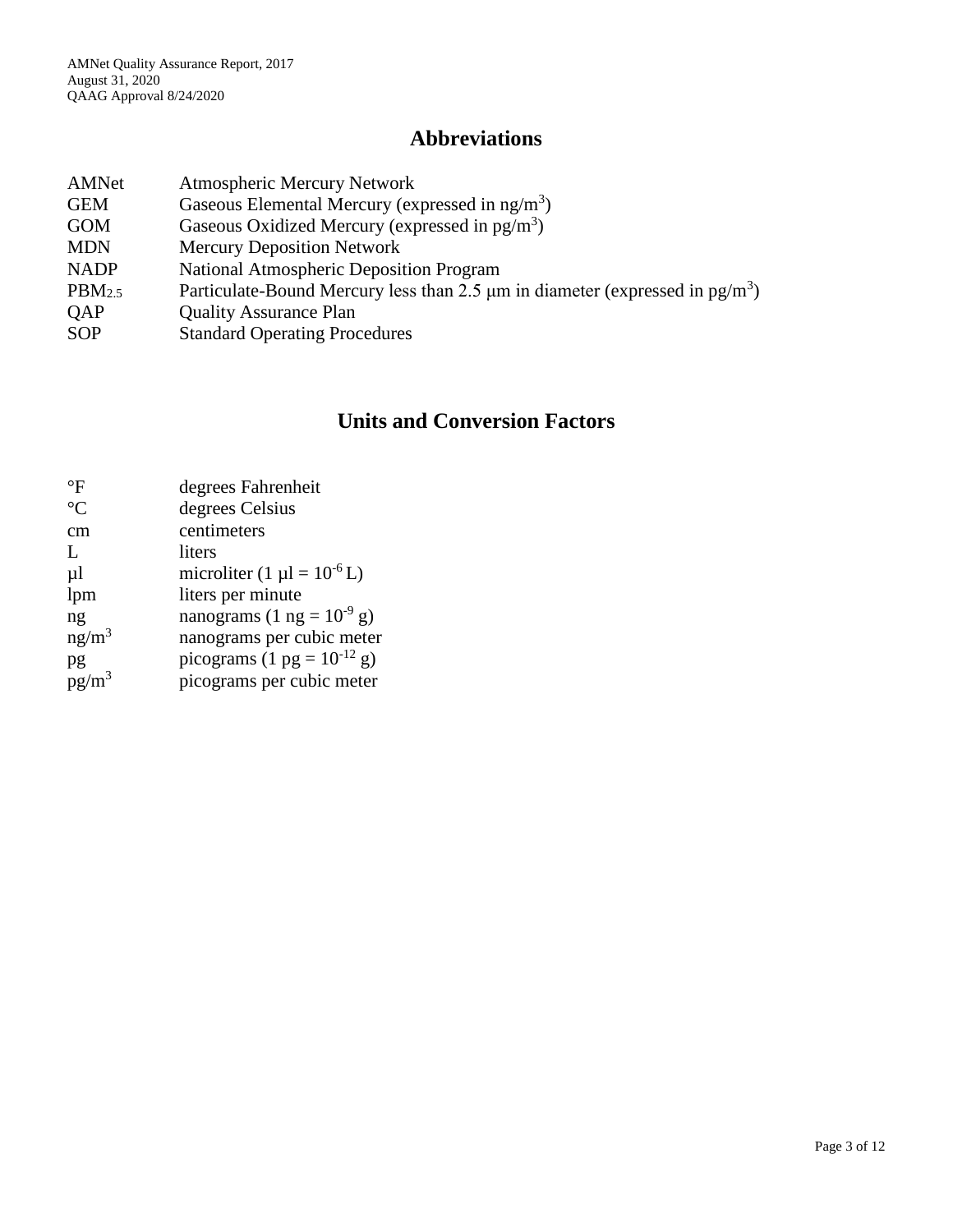AMNet Quality Assurance Report, 2017 August 31, 2020 QAAG Approval 8/24/2020

## **Table of Contents**

#### **1.0 Introduction**

#### **2.0 Site Performance and Systems Surveys**

- 2.1 AMNet Sites Surveyed in 2017
- 2.2 Instrument Test Results
- 2.3 Siting Criteria
- 2.4 Instrument Repairs
- 2.5 Certification of Test Equipment
- **3.0 Training**
- **4.0 Data**

#### **5.0 References**

#### **List of Tables**

- Table 1 AMNet Sites
- Table 2 AMNet Sites Surveyed in 2017
- Table 3 Serial Numbers for Instruments at Surveyed Sites
- Table 4 Instrument Descriptions
- Table 5 Survey Results
- Table 6 Siting Criteria Obstructions and Inlet Heights
- Table 7 Flow Meter Calibration Results from 2017 and 2018
- Table 8 Problems Impacting Data Completeness
- Table 9 Percent Valid Data by Site for 2017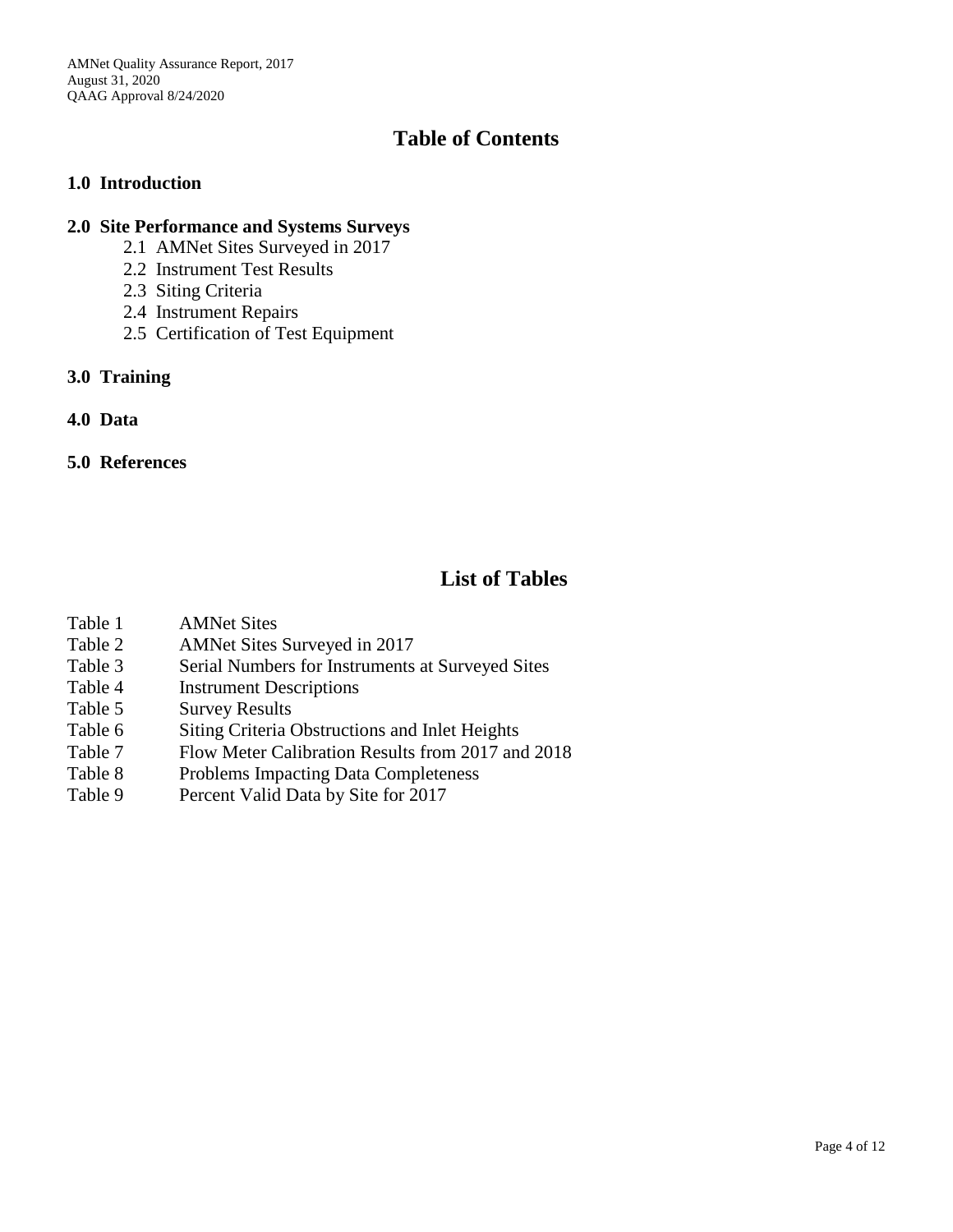#### **1.0 Introduction**

The Atmospheric Mercury Network (AMNet) started in 2009. Twenty AMNet sites operated in 2017, including one site (Mt Lulin) in Taiwan (Table 1). The concentration of gaseous elemental mercury (GEM) was measured at all sites. Speciated mercury measurements including gaseous oxidized mercury (GOM) and particulate bound mercury ( $\text{PBM}_{2.5}$ ), were measured at 14 sites in 2017 as shown in Table 1. Six sites (AK03, MA22, NJ54, NY06, NY20 and NY43) measure GEM only. One site (NY20) transitioned from speciated mercury measurements to GEM-only measurements in 2017. All measurements followed the AMNet Standard Operating Procedures (SOPs) found at [http://nadp.slh.wisc.edu/AMNet/docs.aspx.](http://nadp.slh.wisc.edu/AMNet/docs.aspx)

The AMNet Site Liaison provides remote technical support to site operators in the operation of AMNet equipment, performs site performance and systems surveys, and reviews the data on a monthly basis to identify problems. Data review includes both manual and automated quality control checks. Site operators are notified whenever problems are discovered.

In 2017, thirteen sites were surveyed by the AMNet Site Liaison. This report includes a summary of the findings from each of the surveys.

Changes in 2017 include the following:

- One site (UT97) closed in 2017.
- One site (MA22) started in 2017.
- One site (NY20) transitioned from speciated mercury measurements to GEM-only measurements in December 2017, and speciation instrumentation was removed.
- Two sites (ME97 and OK99) did not submit data for 2016 or 2017 and were assumed closed.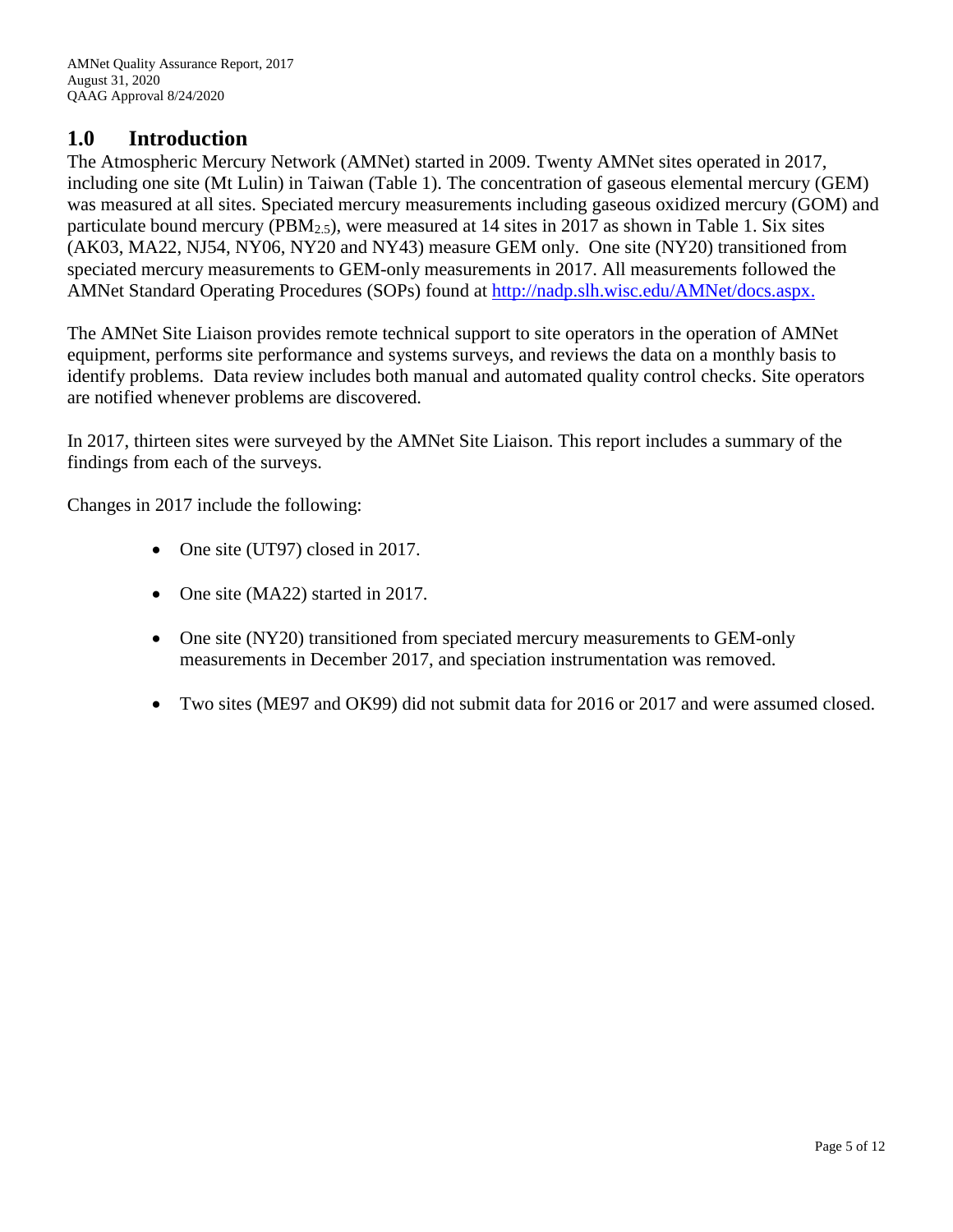#### **Table 1.** AMNet Sites

| <b>NADP</b>      |                        |                           |                    |                   |                 |                            |
|------------------|------------------------|---------------------------|--------------------|-------------------|-----------------|----------------------------|
| Site ID          | <b>State</b>           | <b>Operating Agency</b>   | Parameters         | <b>Start Date</b> | <b>End Date</b> | Lapse                      |
| AK03             | Alaska                 | National Park Service     | <b>GEM</b>         | 2/5/2014          | Current         |                            |
| AL03             | Alabama                | ARA Inc.                  | GEM, GOM, & PBM2.5 | 1/29/2016         | 11/9/2016       |                            |
| AL19             | Alabama                | ARA Inc.                  | GEM, GOM, & PBM2.5 | 1/1/2009          | 6/28/2016       |                            |
| <b>FL96</b>      | Florida                | ARA Inc.                  | GEM, GOM, & PBM2.5 | 1/1/2009          | 10/5/2016       |                            |
| GA40             | Georgia                | ARA Inc.                  | GEM, GOM, & PBM2.5 | 1/1/2009          | 10/4/2016       |                            |
| HIOO             | Hawaii                 | NOAA/EPA                  | GEM, GOM, & PBM2.5 | 12/30/2010        | Current         |                            |
| IL11             | Illinois               | NADP/CAL                  | GEM, GOM, & PBM2.5 | 3/30/2017         | Current         |                            |
| IN21             | Indiana                | <b>LADCO</b>              | GEM, GOM, & PBM2.5 | 4/29/2016         | Current         |                            |
| <b>MA22</b>      | Massachusetts          | <b>MIT</b>                | <b>GEM</b>         | 7/29/2017         | Current         |                            |
| MD08             | Maryland               | University of<br>Maryland | GEM, GOM, & PBM2.5 | 1/1/2008          | Current         | $6/30/2011$ -<br>1/12/2012 |
| MD98             | Maryland               | <b>NOAA</b>               | GEM, GOM, & PBM2.5 | 11/7/2006         | Current         |                            |
| <b>ME97</b>      | Maine                  | Micmac Tribe              | GEM, GOM, & PBM2.5 | 12/3/2013         | 12/31/2015      |                            |
| MI09             | Michigan               | University of<br>Michigan | GEM, GOM, & PBM2.5 | 8/10/2015         | 7/11/2016       |                            |
| <b>MS12</b>      | Mississippi            | <b>NOAA</b>               | GEM, GOM, & PBM2.5 | 9/29/2006         | Current         |                            |
| NJ30             | New Jersey             | State of New Jersey       | GEM, GOM, & PBM2.5 | 10/11/2016        | Current         |                            |
| NJ54             | New Jersey             | State of New Jersey       | <b>GEM</b>         | 10/12/2016        | Current         |                            |
| <b>NS01</b>      | Nova Scotia,<br>Canada | Environment Canada        | GEM, GOM, & PBM2.5 | 1/26/2009         | Current         |                            |
| <b>NU15</b>      | Nunavut, Canada        | Environment Canada        | GEM, GOM, & PBM2.5 | 1/4/2002          | Current         |                            |
| <b>NY06</b>      | New York               | <b>State of New York</b>  | <b>GEM</b>         | 8/27/2008         | Current         |                            |
| NY20             | New York               | <b>SUNY ESF</b>           | <b>GEM</b>         | 11/21/2007        | Current         |                            |
| <b>NY43</b>      | New York               | <b>State of New York</b>  | $\mbox{GEM}$       | 11/21/2007        | Current         |                            |
| OH <sub>02</sub> | Ohio                   | Ohio University           | GEM, GOM, & PBM2.5 | 1/1/2007          | Current         | $2/15/2012 -$<br>9/24/2013 |
| OH <sub>52</sub> | Ohio                   | Ohio State University     | GEM, GOM, & PBM2.5 | 1/1/2012          | Current         |                            |
| OK99             | Oklahoma               | <b>Cherokee Nation</b>    | GEM, GOM, & PBM2.5 | 10/20/2008        | 5/31/2015       |                            |
| <b>TW01</b>      | Taiwan                 | EPA Taiwan                | GEM, GOM, & PBM2.5 | 1/1/2010          | Current         |                            |
| UT97             | Utah                   | State of Utah             | GEM, GOM, & PBM2.5 | 11/23/2008        | 8/14/2017       |                            |
| VT99             | Vermont                | University of<br>Vermont  | GEM, GOM, & PBM2.5 | 1/1/2008          | 1/4/2016        |                            |
| $\rm W I07$      | Wisconsin              | State of Wisconsin        | GEM, GOM, & PBM2.5 | 2/1/2012          | Current         |                            |

#### **2.0 Site Performance and Systems Surveys**

The network goal calls for sites to be surveyed at least once every two years by the AMNet Site Liaison. All NADP networks except for AMNet receive site performance and systems surveys by an independent auditor. The expertise required to operate and troubleshoot the AMNet instrumentation inhibits an independent third party from providing this service. Site survey reports are completed to document any problems that are discovered during the survey and their resolution.

Site surveys evaluate both field and laboratory operations (including equipment operation), and siting criteria. Site surveys ensure data comparability within the network, resolve operational problems that may not be apparent in data review, and address training needs at each site. Siting criteria obstructions are either towers or trees. Recommendations and influences are explained to the Site Operators. Repairs or charges are left to the sites to resolve although some are difficult or impossible to rectify.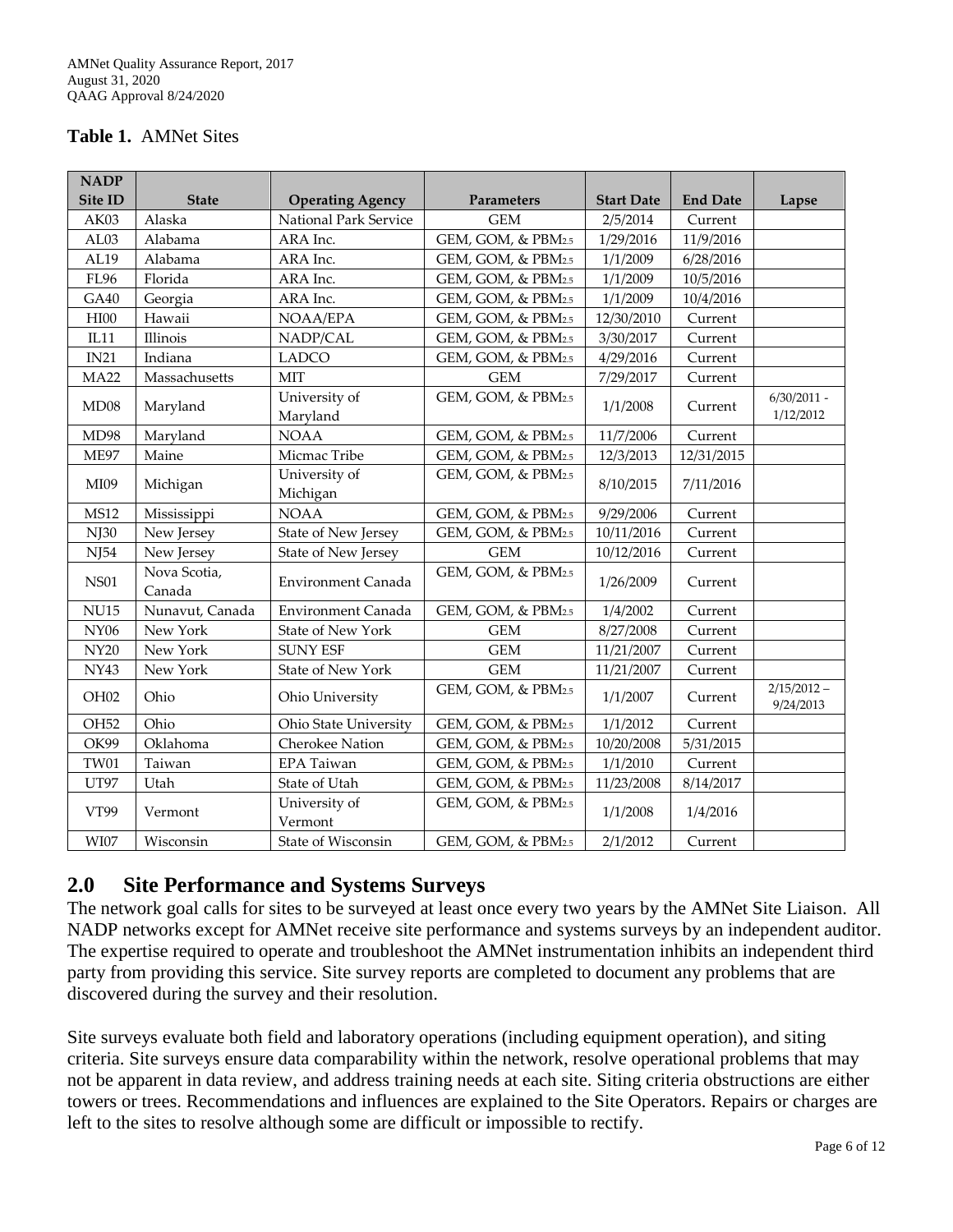Typically the data before repairs was invalid. Repairs and data evaluation is explained at each Site Visit. Following the repair that data should be valid.

Additional information regarding site surveys may be found in the document titled *Atmospheric Mercury Network: Site Performance and Systems Survey*. This document is available from the NADP website [\(http://nadp.slh.wisc.edu/AMNet/docs.aspx\)](http://nadp.slh.wisc.edu/AMNet/docs.aspx).

## **2.1 AMNet Sites Surveyed in 2017**

Site surveys were conducted at thirteen AMNet sites in 2017. Station ID's, survey dates and station names are presented in Table 2.

| <b>Site ID</b>   | <b>State/Province/Country</b> | <b>Station Name</b>      | <b>Survey</b><br>Date |
|------------------|-------------------------------|--------------------------|-----------------------|
| AK03             | Alaska                        | Denali                   | 8/8/2017              |
| IN21             | Indiana                       | <b>Clifty Falls</b>      | 1/31/2017             |
| <b>MA22</b>      | Massachusetts                 | <b>Boston</b>            | 8/29/2017             |
| MD08             | Maryland                      | Frostburg                | 5/8/2017              |
| <b>MD98</b>      | Maryland                      | <b>Beltsville</b>        | 5/10/2017             |
| <b>NJ30</b>      | New Jersey                    | New Brunswick            | 3/9/2017              |
| NJ54             | New Jersey                    | Elizabeth                | 3/8/2017              |
| <b>NS01</b>      | Nova Scotia                   | Kejimkujik               | 11/16/2017            |
| NY20             | New York                      | <b>Huntington Forest</b> | 12/5/2017             |
| OH <sub>02</sub> | Ohio                          | Athens                   | 4/11/2017             |
| OH <sub>52</sub> | Ohio                          | South Bass Island        | 4/12/2017             |
| TW <sub>01</sub> | Taiwan                        | Mt Lulin                 | 9/25/2017             |
| UT97             | Utah                          | <b>Salt Lake City</b>    | 2/15/2017             |

**Table 2.** AMNet Sites Surveyed in 2017.

## **2.2 Instrument Test Results**

As part of the instrument performance testing, instrument sensitivity (i.e., response factor) and the internal calibration source are verified. Independent, third party calibration certificates for the survey test equipment are kept on file.

Table 3 lists the serial numbers for the AMNet instruments at each site. Illegible serial numbers are listed as " $n/a$ " (not available). Not present instruments are listed as " $n/p$ ".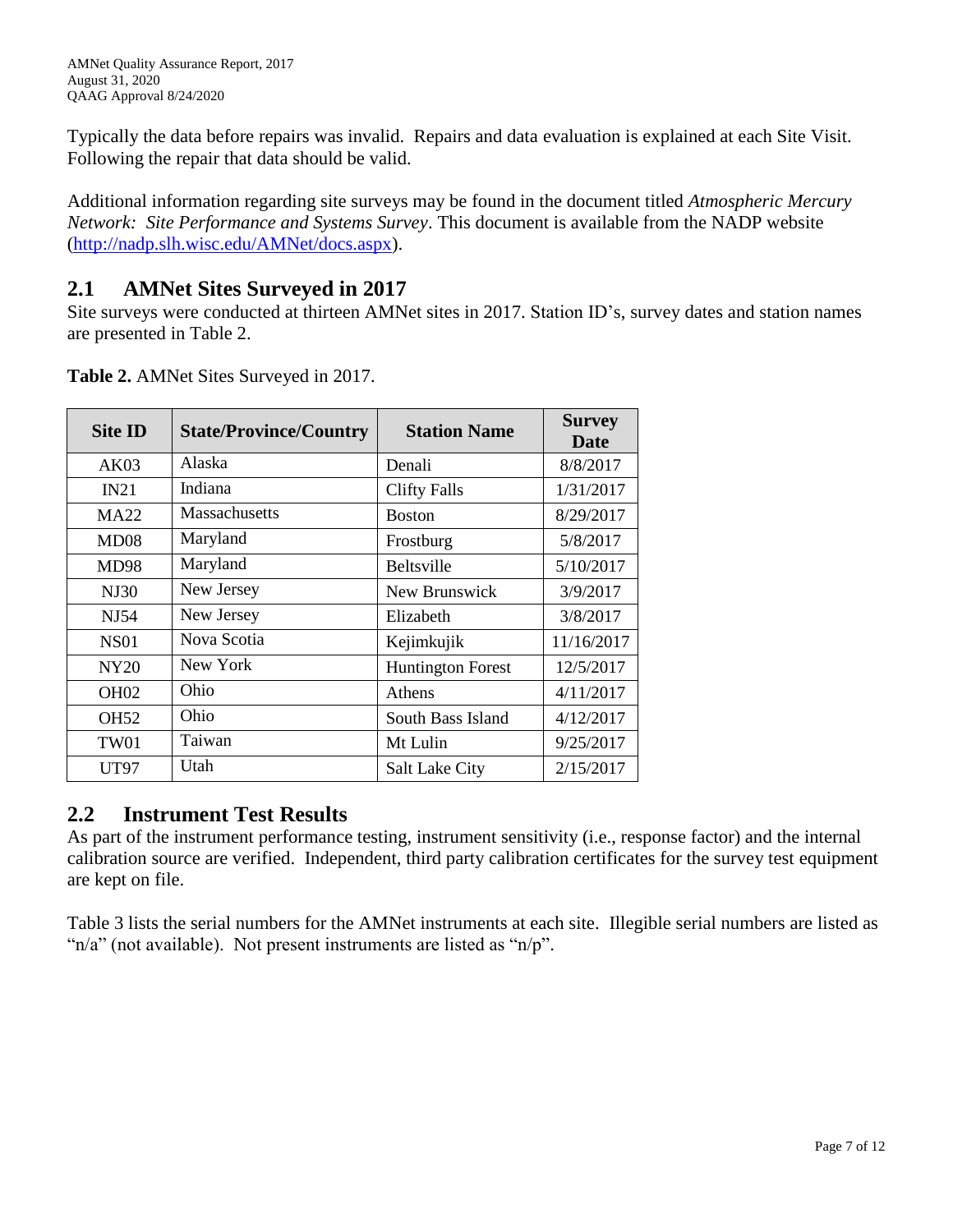| <b>Site ID</b>   | <b>Instrument Model</b> |      |       |        |         |             |  |  |
|------------------|-------------------------|------|-------|--------|---------|-------------|--|--|
|                  | 1102                    | 2537 | 1130P | 1130   | 1135    | 2505        |  |  |
| AK03             | n/p                     | 349  | n/p   | n/p    | n/p     | 150         |  |  |
| IN21             | n/p                     | 66   | 83    | N30010 | N35 008 | n/p         |  |  |
| <b>MA22</b>      | n/p                     | 133  | n/p   | n/p    | n/p     | n/p         |  |  |
| MD08             | 85                      | 220  | 61    | n/a    | n/a     | 73          |  |  |
| <b>MD98</b>      | 43                      | 5115 | 88    | n/a    | n/a     | 28, 86, 147 |  |  |
| NJ30             | 140                     | 5114 | 167   | 162    | 152     | 54          |  |  |
| NJ54             | n/p                     | 5110 | n/p   | n/p    | n/p     | n/p         |  |  |
| <b>NS01</b>      | 127                     | 189  | 110   | n/a    | n/a     | 90          |  |  |
| <b>NY20</b>      | 14                      | 326  | 83    | 144    | 133     | n/a         |  |  |
| OH <sub>02</sub> | 52                      | 174  | 49    | n/a    | n/a     | 81          |  |  |
| <b>OH52</b>      | 94                      | 397  | 112   | n/a    | n/a     | 196         |  |  |
| <b>TW01</b>      | 136                     | 5095 | 162   | 167    | 148     | 100         |  |  |
| <b>UT97</b>      | 77                      | 364  | 105   | 103    | 88      | 169         |  |  |

**Table 3**. Serial Numbers for Instruments at Surveyed Sites.

#### **Table 4.** Instrument Descriptions

| <b>Instrument ID</b> | <b>Description</b>                                  |
|----------------------|-----------------------------------------------------|
| 1102                 | Tekran Air Dryer for Speciation system.             |
| 2537                 | <b>Tekran CVAFS Automated Mercury Analyzer</b>      |
| 1130P                | <b>Tekran Speciation Pump Module</b>                |
| 1130                 | <b>Tekran Oxidized Mercury Speciation Module</b>    |
| 1135                 | <b>Tekran Particulate Mercury Speciation Module</b> |
| 2505                 | <b>Mercury Vapor Calibration Unit</b>               |

Table 5 lists the results [i.e., pass (p), fail (f)] for each test of the field instruments. If there were a significant deviation from the test criteria they would be indicated with an uppercase "F". Warning and control limits are set and published in the *Atmospheric Mercury Data Management Manual.*

[http://nadp.slh.wisc.edu/lib/manuals/AMNet-2406\\_Data\\_Management\\_Manual\\_v\\_2.pdf.](http://nadp.slh.wisc.edu/lib/manuals/AMNet-2406_Data_Management_Manual_v_2.pdf)

If a parameter exceeds control limits upon departure, that parameter receives a failing grade. The failing grade can apply to both analytical and siting criteria. Parameters that were not tested are listed as "n/a." Equipment not present is "n/p". MD08 and UT97 evaluations were incomplete due to lack of argon.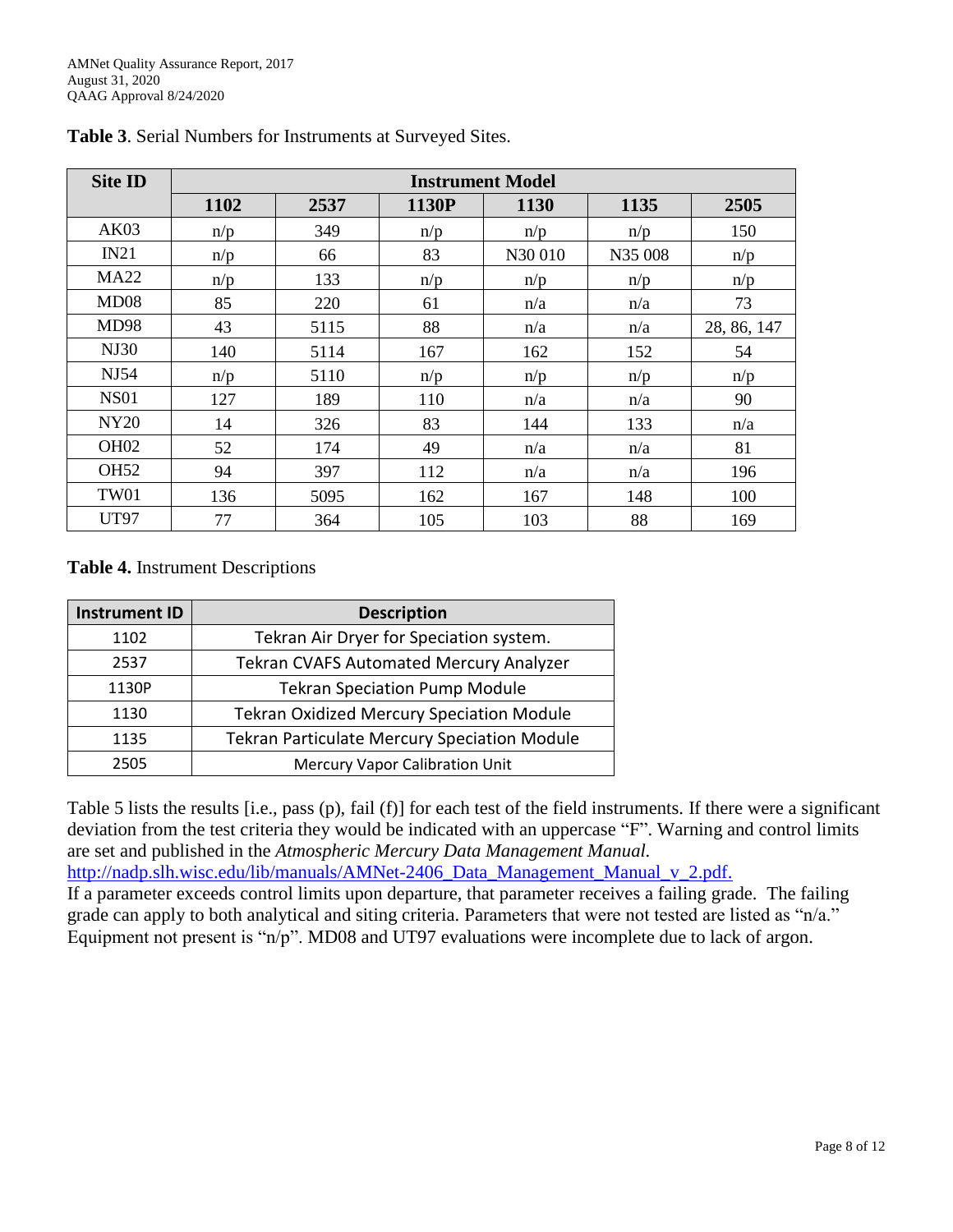|                  | <b>Air Flow and Leak Tests</b> |                      |              |                      | <b>Cartridge A and B Recoveries</b> |                     |                      |                       |
|------------------|--------------------------------|----------------------|--------------|----------------------|-------------------------------------|---------------------|----------------------|-----------------------|
| <b>Site ID</b>   | <b>Temps</b><br><b>OK</b>      | <b>Inlet</b><br>Flow | 2537<br>Flow | Leak<br><b>Check</b> | <b>Response</b><br><b>Factor</b>    | Low<br><b>Level</b> | High<br><b>Level</b> | <b>Ambient</b><br>Air |
| AK03             | p                              | p                    | p            | p                    | p                                   | p                   | p                    | p                     |
| IN21             | p                              | P                    | p            | p                    | $\mathbf f$                         | $f_{\rm}$           | $\mathbf f$          | $\mathbf f$           |
| <b>MA22</b>      | p                              | p                    | p            | $\mathbf{D}$         | p                                   | p                   | p                    | p                     |
| MD08             | p                              | p                    | p            | n/a                  | n/a                                 | n/a                 | n/a                  | n/a                   |
| <b>MD98</b>      | p                              | p                    | p            | p                    | p                                   | p                   | p                    | p                     |
| <b>NJ30</b>      | p                              | p                    | p            | p                    | p                                   | p                   | p                    | p                     |
| NJ54             | p                              | p                    | p            | p                    | p                                   | p                   | p                    | p                     |
| <b>NS01</b>      | p                              | p                    | p            | p                    | p                                   | p                   | p                    | p                     |
| <b>NY20</b>      | p                              | p                    | p            | $\mathbf{D}$         | p                                   | p                   | p                    | p                     |
| OH <sub>02</sub> | p                              | p                    | p            | $\mathbf f$          | p                                   | p                   | p                    | p                     |
| <b>OH52</b>      | p                              | p                    | p            | p                    | p                                   | p                   | p                    | p                     |
| <b>TW01</b>      | p                              | p                    | p            | p                    | p                                   | p                   | p                    | p                     |
| <b>UT97</b>      | p                              | n/a                  | n/a          | n/a                  | p                                   | n/a                 | n/a                  | n/a                   |

**Table 5.** Survey Results.

Note: 2537 = Tekran continuous mercury vapor analyzer

#### **2.3 Siting Criteria**

Compliance with siting criteria is evaluated in regard to obstructions  $(>20^{\circ})$  in each of 8 cardinal/intercardinal directions (i.e., N, NE, E, SE, S, SW, W, and NW) from the instrument inlet. Also, the height from the ground to each inlet is measured. Results are presented in Table 6. Obstructions are evaluated as pass (p) or fail (f). Deviations from the siting criteria are discussed with the operator during the site survey. Failures of siting criteria failures can affect the speciated data because turbulence is changed by the obstruction. Analytical failures should be corrected during or soon after the site visit. Corrective action, when possible, is the responsibility of the site operator and the site supervisor. Site photos can be found at: [http://nadp.slh.wisc.edu/AMNet/.](http://nadp.slh.wisc.edu/AMNet/)

| <b>Site</b>      | Inlet Height (m) | N           | <b>NE</b>    | E           | <b>SE</b> | S            | <b>SW</b> | W            | <b>NW</b>   |
|------------------|------------------|-------------|--------------|-------------|-----------|--------------|-----------|--------------|-------------|
| AK03             | 3.2              | p           | p            | p           | p         | p            | p         | $\mathbf{p}$ | p           |
| IN21             | 3.6              | p           | p            | p           | p         | $\mathbf{p}$ | p         | p            | p           |
| <b>MA22</b>      | 18.5             | p           | p            | p           | p         | p            | p         | p            | p           |
| MD08             | 3.1              | p           | p            | p           | p         | p            | p         | p            | p           |
| <b>MD98</b>      | 10.0             | p           | p            | $\mathbf f$ | p         | $\mathbf{p}$ | p         | $\mathbf{p}$ | p           |
| <b>NJ30</b>      | 4.9              | p           | $\, {\bf p}$ | p           | p         | $\mathbf{p}$ | p         | $\mathbf{p}$ | p           |
| NJ54             | 3.2              | p           | p            | p           | p         | p            | p         | p            | p           |
| <b>NS01</b>      | 6.0              | p           | p            | p           | p         | p            | p         | p            | p           |
| <b>NY20</b>      | 4.9              | $\mathbf f$ | p            | p           | p         | $\mathbf{p}$ | p         | $\mathbf{p}$ | $\mathbf f$ |
| OH <sub>02</sub> | 2.5              | p           | p            | p           | p         | p            | p         | p            | p           |
| <b>OH52</b>      | 3.2              | p           | p            | $\mathbf f$ | p         | p            | p         | p            | p           |
| <b>TW01</b>      | 8                | f           | p            | p           | p         | p            | p         | f            | p           |
| <b>UT97</b>      | 8.2              | p           | p            | p           | p         | $\mathbf{p}$ | p         | $\mathbf{p}$ | p           |

**Table 6**. Siting Criteria Obstructions and Inlet Heights.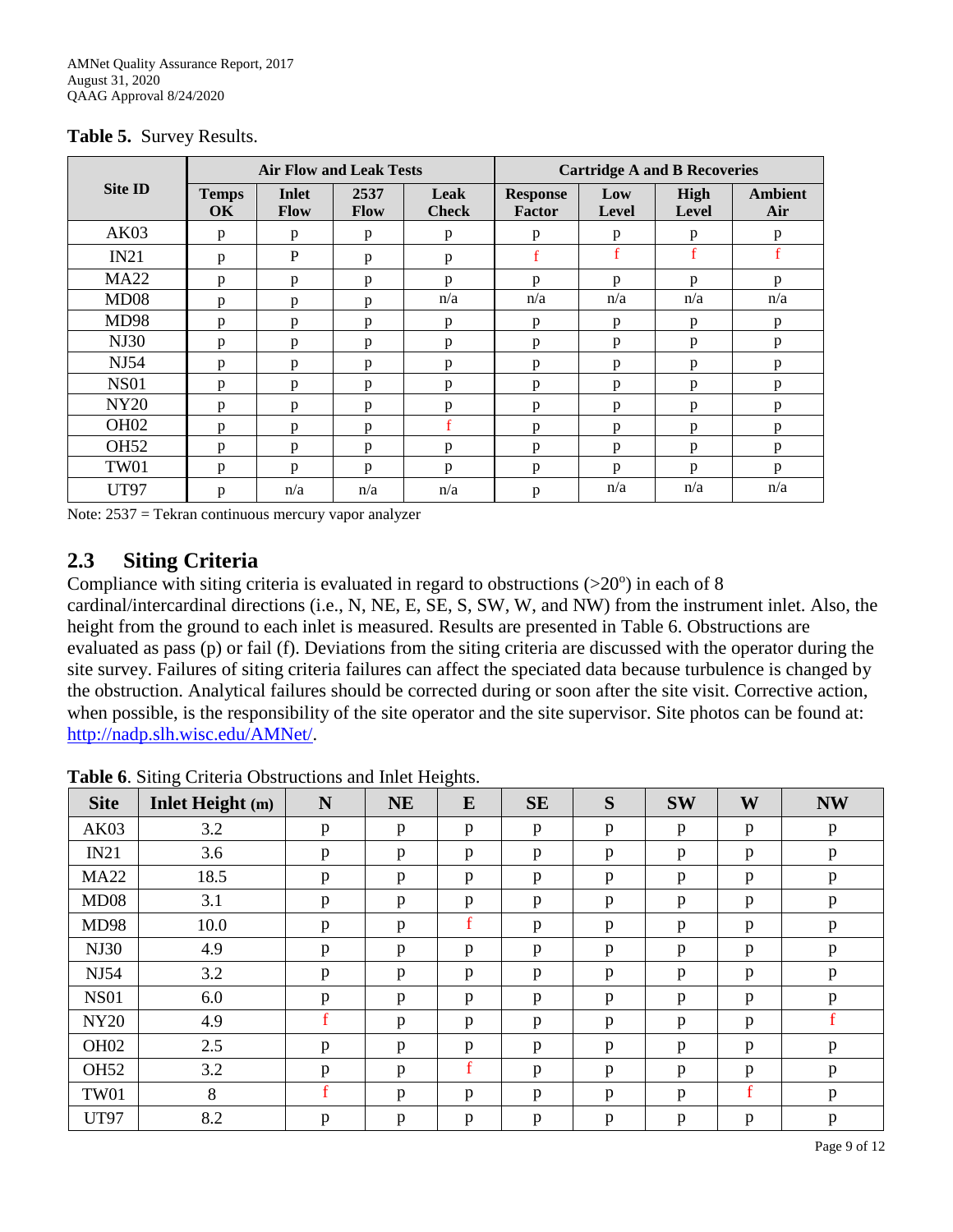## **2.4 Instrument Repairs**

In 2017, three instruments (IN21, UT97 and TW01) needed repair prior to performance testing.

#### **2.5 Test Equipment Calibration**

Starting in 2015 the field Bios Definer 220 flow meters were checked against the laboratory flow meters prior to each visit because "as-received" annual certifications tolerances were being exceeded. Since 2015, twenty-seven internal checks have been performed, none exceeded more than 1.2% difference, yet the "asreceived" tolerances were exceeded in 2015 and 2017. In 2018 a TetraCal venturi flow meter was purchased for use in the field. The TetraCal has no moving parts, can measure the complete dynamic range, continuously measures both standardized and volumetric flow, and has an operating range down to -30°C. The TetraCal is expected to perform better "as-received" and will only require one certification saving the program hundreds of dollars a year.

The Bios field and lab meters were checked against the TetraCal over 3 separate days; the average difference was < 1% and the greatest difference noted was 3% for the medium Bios and 1.5% for the high range Bios.

Two Bios Definer 220 flow meters are used to verify analyzer and inlet flow rates. The high range meter (3- 30 lpm) is used to measure the inlet flow rate. The medium range meter (0.5-5 lpm) is used to measure the 2537 sample flow rate. Each flow meter is certified annually checking the thermocouple, the barometer and three flow rates across the range of the instrument. Values are reported both pre- and post-calibration (i.e., as-received and as-shipped). Table 7 lists the calibration results for the two flow meters as reported in January 2016 (the start of the reporting year) and in August 2018 (when TetraCal checks were performed).

| <b>Flow Meter</b>                 |             | <b>Calibration Date</b>                |                          |  |  |
|-----------------------------------|-------------|----------------------------------------|--------------------------|--|--|
|                                   |             | 01/2017                                | 08/2018 TetraCal         |  |  |
|                                   | As-received | Flow rates low by 6.5%                 | 0.43% average difference |  |  |
| Medium range<br>$(0.5 - 5.0$ lpm) | As-shipped  | Within tolerance for all<br>parameters | Out of service           |  |  |
|                                   | As-received | Flow rates low by 7.0%                 | 0.51% average difference |  |  |
| High range<br>$(3 - 30$ lpm)      | As-shipped  | Within tolerance for all<br>parameters | Out of Service           |  |  |

**Table 7**. Flow Meter Calibration Results for 2017 and 2018.

Before each site visit, field flow meters were verified against the laboratory flow meters. Both meters were checked 5 times during the year. The greatest difference measured was 0.7% on the medium and 1.2% on the high range meter, both on 02/14/2017. All other checks were below 1% difference.

A Tekran 2505 Mercury Vapor Primary Calibration Unit and a certified Hamilton 25 µL syringe (model 1702RN) are used to validate instrument internal permeation sources. On September 10, 2018 syringes SN 5647 and SN 7473 were found to be within tolerance both as-received and as-shipped.

The syringes and flowmeters are certified annually by the manufacturer, the syringe is NIST traceable, while the flow meters are NELAP certified.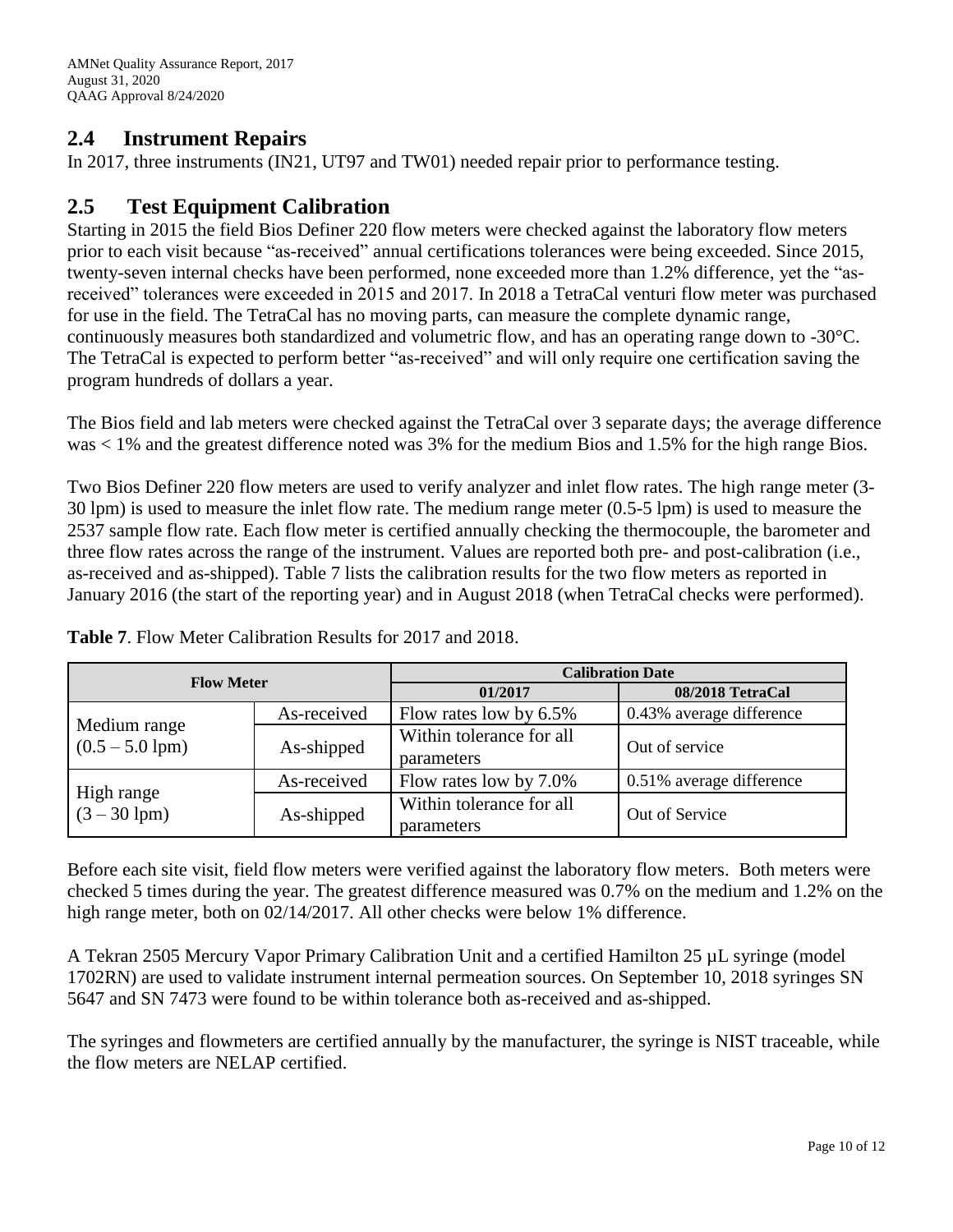#### **3.0 Training**

No formal AMNet training sessions held in 2017. Operator performance is reviewed with each site visit.

## **4.0 Data**

AMNet data are evaluated using a series of automated checks and through manual inspection by the AMNet Site Liaison. Additional information on this process is available in the *Atmospheric Mercury Network Data Management Manual*. Table 8 lists problems impacting data completeness for individual sites. Table 9 lists the % of valid data collected at each site in 2017. Values are presented for each of the three forms of mercury measured including: GEM, GOM, and PBM<sub>2.5</sub>. One site (UT97) did not meet data quality objectives ( $\geq$  75% data completeness annually) or GEM in 2017. Two sites (MD08 and UT97) did not meet data quality objectives for GOM and PBM2.5. The UT97 site experienced several problems throughout 2017 and was found without argon during the site visit; making repairs impossible.

|  |  | Table 8. Problems Impacting Data Completeness. |  |  |
|--|--|------------------------------------------------|--|--|
|--|--|------------------------------------------------|--|--|

| <b>SiteID</b>    | <b>Problem Description</b>        | <b>Period Impacted</b> |
|------------------|-----------------------------------|------------------------|
| MD <sub>08</sub> | Trap bias                         | July - September       |
| UT97             | Trap bias and low response factor | February - August      |

| <b>Site ID</b>                               | <b>GEM</b> | <b>GOM</b>                          | $\text{PBM}_{2.5}$ |
|----------------------------------------------|------------|-------------------------------------|--------------------|
| AK03                                         | 81         | n/a                                 | n/a                |
| <b>HI00</b>                                  | 97         | 80                                  | 82                 |
| IL11                                         | 92         | n/a                                 | n/a                |
| IN21                                         | 80         | 80                                  | 80                 |
| <b>MA22</b>                                  | 97         | n/a                                 | n/a                |
| MD08                                         | 79         | 73                                  | 73                 |
| MD98                                         | 94         | 98                                  | 98                 |
| <b>MS12</b>                                  | 98         | 92                                  | 94                 |
| NJ30                                         | 97         | 97                                  | 97                 |
| NJ54                                         | 93         | n/a                                 | n/a                |
| <b>NS01</b>                                  | 92         | 92                                  | 92                 |
| <b>NY06</b>                                  | 100        | n/a                                 | n/a                |
| <b>NY20</b>                                  | 90         | 92                                  | 92                 |
| <b>NY43</b>                                  | 93         | n/a                                 | n/a                |
| OH <sub>02</sub>                             | 95         | 91                                  | 91                 |
| <b>OH52</b>                                  | 96         | 91                                  | 91                 |
| <b>TW01</b>                                  |            | Data QA performed external to NADP. |                    |
| <b>UT97</b>                                  | 3          | 3                                   | 3                  |
| WI07                                         | 90         | 87                                  | 84                 |
|                                              |            |                                     |                    |
| Average<br>$*$ Decod on newigd of convertion | 88         | 82                                  | 83                 |

**Table 9**. Percent Valid Data by Site for 2017\*.

Based on period of operation.